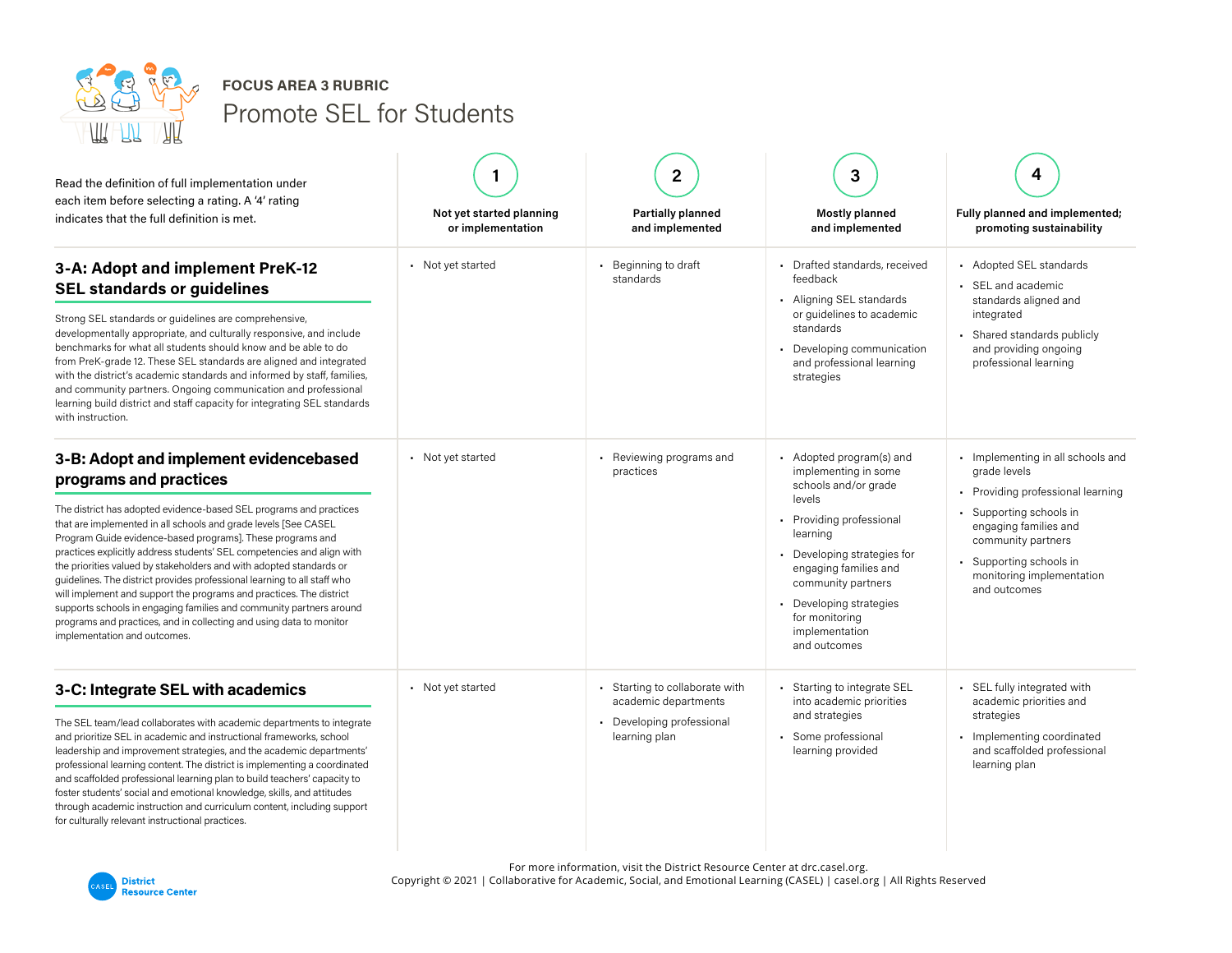

Promote SEL for Students **FOCUS AREA 3 RUBRIC**

| Read the definition of full implementation under<br>each item before selecting a rating. A '4' rating<br>indicates that the full definition is met.                                                                                                                                                                                                                                                                                                                                                                                                                                                                  | Not yet started planning<br>or implementation | 2<br><b>Partially planned</b><br>and implemented                                                                                                                                                                     | 3<br><b>Mostly planned</b><br>and implemented                                                                                                                                                                                                                                         | Fully planned and implemented;<br>promoting sustainability                                                                                                                                                                                                                                                               |
|----------------------------------------------------------------------------------------------------------------------------------------------------------------------------------------------------------------------------------------------------------------------------------------------------------------------------------------------------------------------------------------------------------------------------------------------------------------------------------------------------------------------------------------------------------------------------------------------------------------------|-----------------------------------------------|----------------------------------------------------------------------------------------------------------------------------------------------------------------------------------------------------------------------|---------------------------------------------------------------------------------------------------------------------------------------------------------------------------------------------------------------------------------------------------------------------------------------|--------------------------------------------------------------------------------------------------------------------------------------------------------------------------------------------------------------------------------------------------------------------------------------------------------------------------|
| 3-D: Develop and strengthen family<br>partnerships<br>The district prioritizes positive staff-family relationships and two-way<br>communication with families at the district and school levels. The<br>district offers meaningful opportunities for families to participate and<br>collaborate in SEL activities, so that families understand, experience,<br>inform, and support the SEL development of students in partnership<br>with school and district staff. The district gathers input from families<br>about their preferences and needs. These data are used to improve<br>family partnership strategies. | • Not yet started                             | • Gathering input from<br>families about best<br>strategies for engagement<br>and partnership                                                                                                                        | . Input from families has<br>been collected, synthesized,<br>and is being used to<br>inform a plan for family<br>partnerships<br>Developing a plan for family<br>partnerships                                                                                                         | Implementing strategies for<br>two-way communication<br>and engaging families in<br><b>SEL</b> activities<br>• Feedback from families<br>is regularly collected<br>and used to inform<br>improvement                                                                                                                     |
| 3-E: Develop and strengthen SEL-related<br>community partnerships<br>The district and their SEL-related community partners intentionally<br>align the language and practices they use to describe and promote<br>SEL. These partnerships ensure that SEL is a priority during the school<br>day and during out-of-school time, and that students and families have<br>access to a broad range of SEL-related community services.                                                                                                                                                                                     | • Not yet started                             | Collecting and reviewing<br>information about<br>SEL practices used by<br>community partners<br>Identifying additional<br>community groups and<br>service providers with<br>whom the district may want<br>to partner | Starting to align language<br>and SEL practices<br>Starting to collaborate<br>with out-of-school time<br>providers to ensure SEL is<br>prioritized across settings<br>Engaging community<br>groups and community<br>based service providers<br>to ensure student and<br>family access | • Aligned language and SEL<br>practices<br>SEL is prioritized during school<br>day and out-of-school time<br>Students and families have<br>access to a broad range of<br>SELrelated community services<br>• Leveraging community<br>partners to expand professional<br>learning opportunities and/or<br>research support |